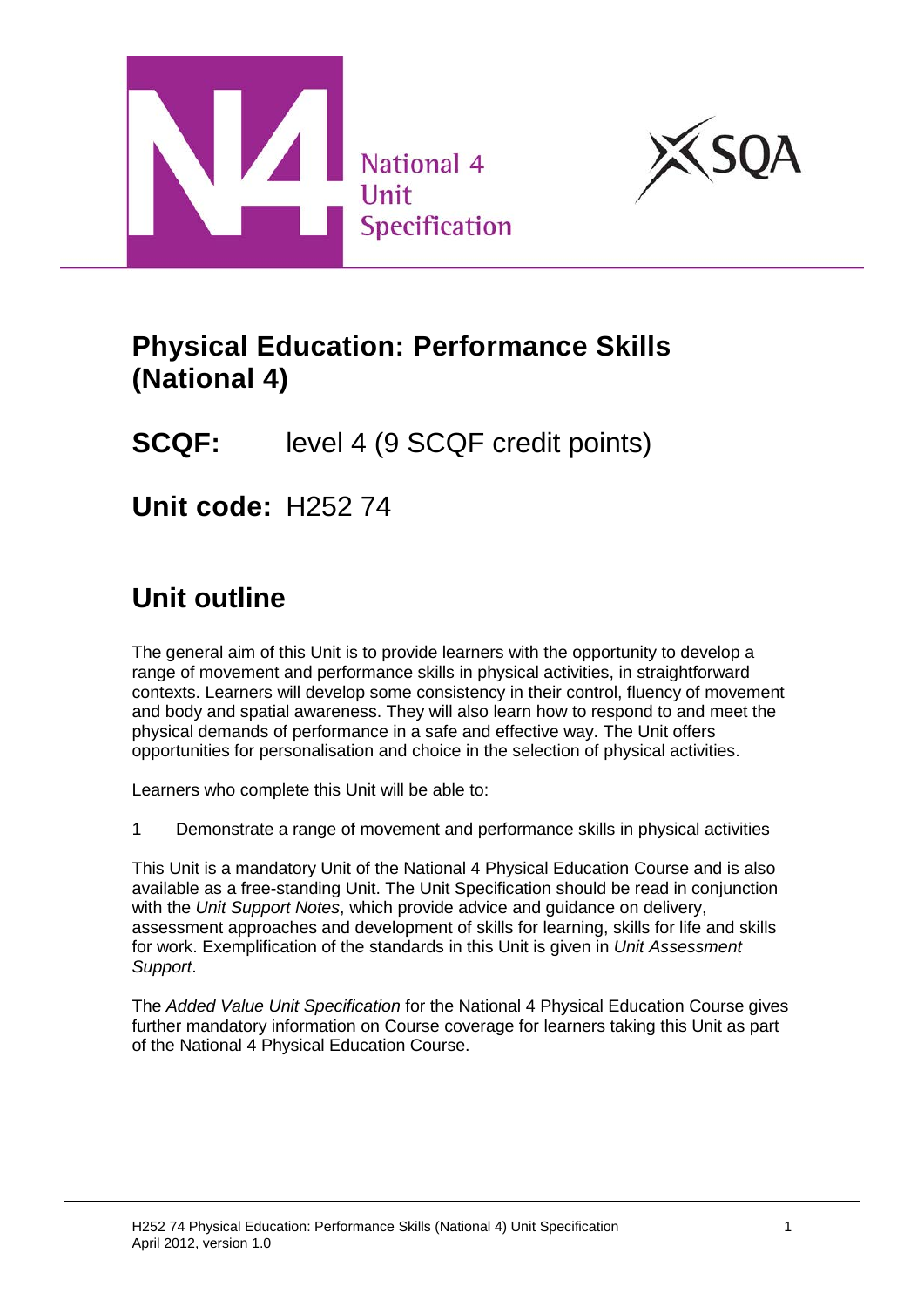### **Recommended entry**

Entry to this Unit is at the discretion of the centre. However, learners would normally be expected to have attained the skills, knowledge and understanding required by one or more of the following or equivalent qualifications and/or experience:

♦ National 3 Physical Education Course or relevant component Units

In terms of prior learning and experience, relevant experiences and outcomes may also provide an appropriate basis for doing this Unit.

#### **Equality and inclusion**

This Unit Specification has been designed to ensure that there are no unnecessary barriers to learning or assessment. The individual needs of learners should be taken into account when planning learning experiences, selecting assessment methods or considering alternative evidence. For further information, please refer to the *Unit Support Notes.*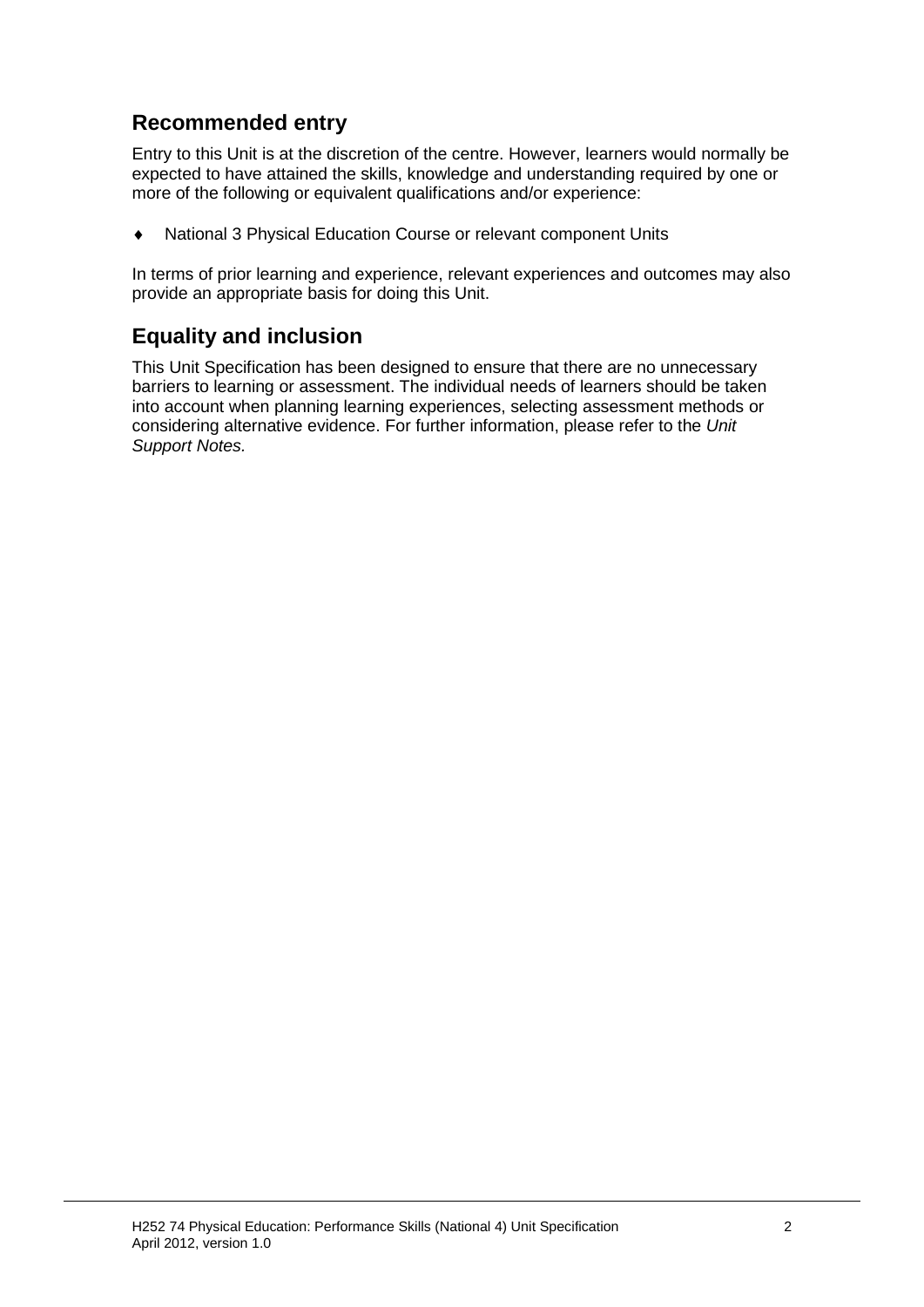# **Standards**

### **Outcomes and Assessment Standards**

### **Outcome 1**

The learner will:

#### **1 Demonstrate a range of movement and performance skills in physical activities by:**

- 1.1 Selecting and safely applying a range of movement and performance skills, with some control and fluency
- 1.2 Demonstrating body and spatial awareness with some identifiable patterns and rhythms
- 1.3 Working co-operatively with others
- 1.4 Demonstrating techniques, composition or tactics safely
- 1.5 Making appropriate decisions and adaptations in response to variables
- 1.6 Demonstrating some consistency of movement and performance skills in straightforward contexts

### **Evidence Requirements for the Unit**

Assessors should use their professional judgement, subject knowledge and experience, and understanding of their learners, to determine the most appropriate ways to generate evidence and the conditions and contexts in which they are used.

While the context for learning can be provided by a range of physical activities, learners must provide evidence for assessment from **two** physical activities.

Performance skills in this Unit can be assessed within any realistic experience, situation or conditioned activity. Evidence should be collected over a period of time that is sufficient to allow the learner to demonstrate the standards required.

Exemplification of assessment is provided in *Unit Assessment Support*. Advice and guidance on possible approaches to assessment is provided in the *Unit Support Notes*.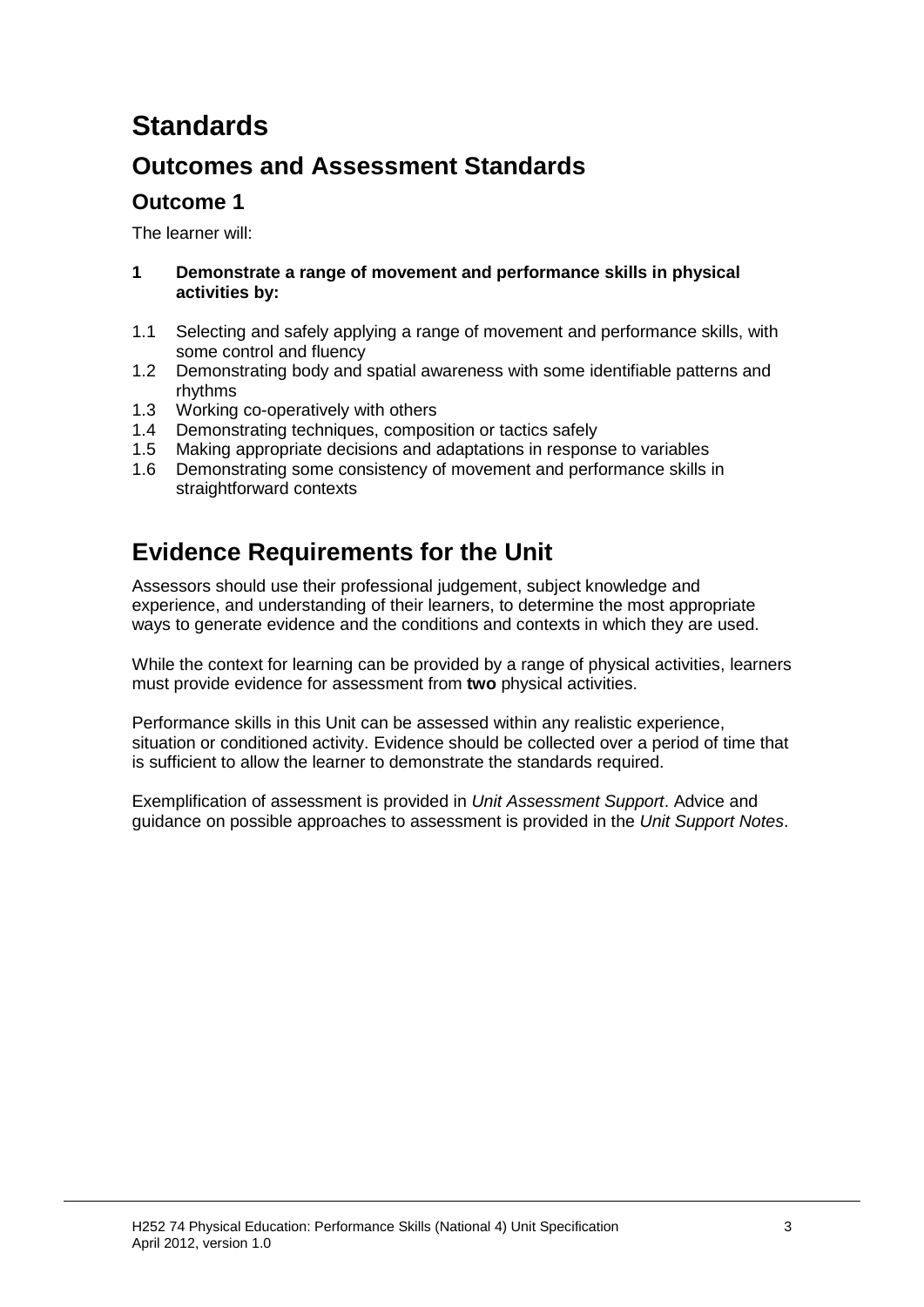## **Development of skills for learning, skills for life and skills for work**

It is expected that learners will develop broad, generic skills through this Unit. The skills that learners will be expected to improve on and develop through the Unit are based on SQA's *Skills Framework: Skills for Learning, Skills for Life and Skills for Work and are* drawn from the main skills areas listed below. These must be built into the Unit where there are appropriate opportunities.

#### **1 Literacy**

1.1 Listening and talking

#### **3 Health and wellbeing**

- 3.2 Emotional wellbeing
- 3.3 Physical wellbeing

#### **4 Employability, enterprise and citizenship**

4.3 Working with others

#### **5 Thinking skills**

#### 5.3 Applying

Amplification of these is given in SQA's *Skills Framework: Skills for Learning, Skills for Life and Skills for Work.* The level of these skills should be at the same SCQF level as the Unit and be consistent with the SCQF level descriptor. Further information on building in skills for learning, skills for life and skills for work is given in the *Unit Support Notes.*